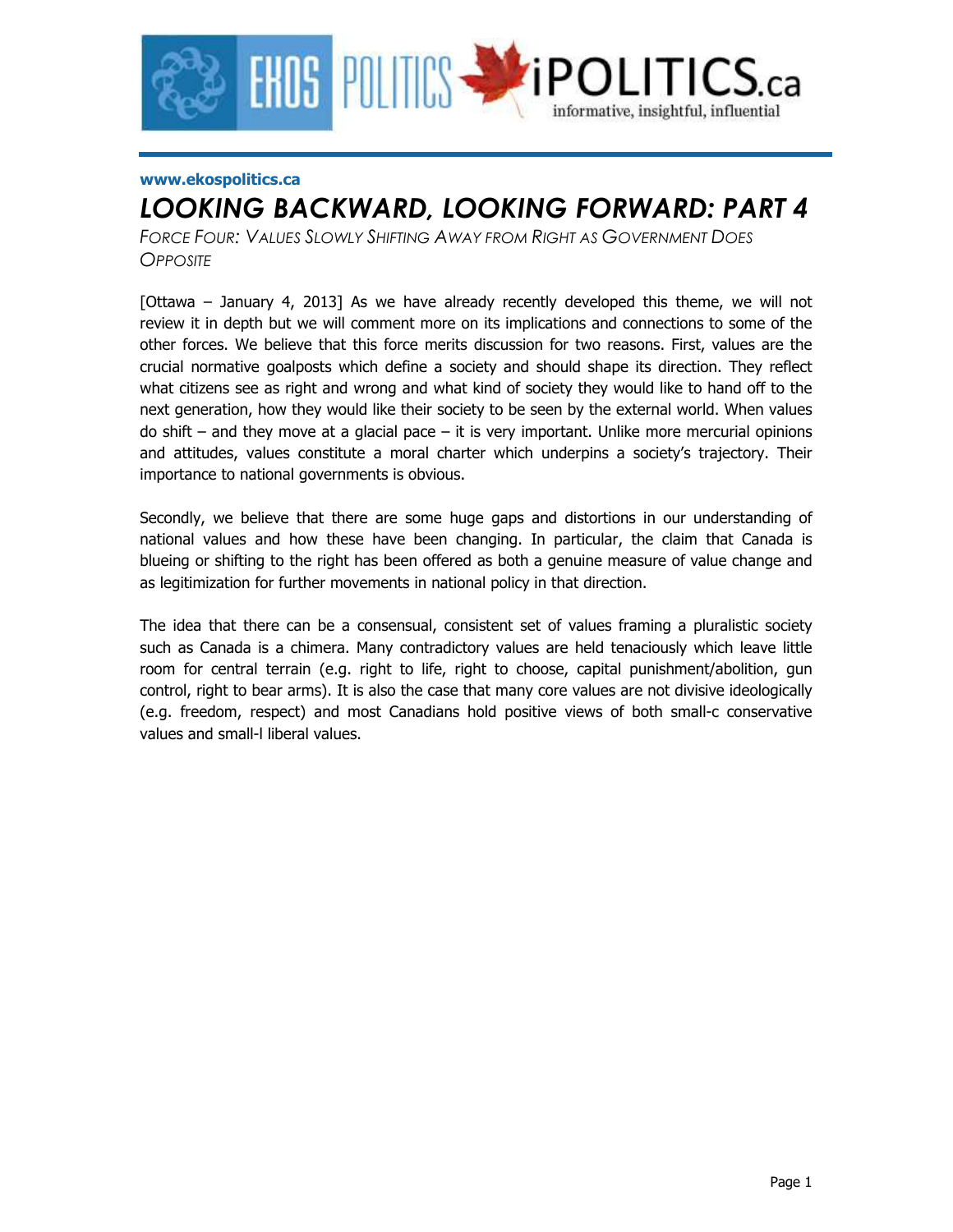

## **Figure 4-1: Most important goals and values**

**Q.** If you were to direct Canadian society as to which goals or values should be most important in its direction, how important would you say each of the following goals and values should be?

|                                                         | 2012 |    |                 |           |      |      |      |                                                        |  |
|---------------------------------------------------------|------|----|-----------------|-----------|------|------|------|--------------------------------------------------------|--|
|                                                         |      |    |                 |           | 2005 | 2002 | 1998 | 1994                                                   |  |
| Freedom                                                 |      |    |                 | 87        | 90   | 88   | 89   | 89                                                     |  |
| Integrity and ethics                                    |      |    |                 | 86        | 86   | 84   | 81   | 84                                                     |  |
| A healthy population                                    |      |    |                 | 85        | 87   | 86   | 86   | 86                                                     |  |
| Collective human rights                                 |      |    |                 | 83        | 84   | 80   | 80   | 80                                                     |  |
| A clean environment                                     |      |    |                 | 83        | 86   | 87   | 83   | 87                                                     |  |
| Security and safety                                     |      |    |                 | 78 L      | 84   | 82   | 80   | 83                                                     |  |
| Tolerance                                               |      |    |                 | 77        | 80   | 74   | 75   | 74                                                     |  |
| Social equality                                         |      |    |                 | 77        | 79   |      | 77   | 76                                                     |  |
| Hard work                                               |      |    |                 | 77        | 80   | 81   | 79   | --                                                     |  |
| Sharing of wealth                                       |      |    |                 | 69        | 74   | 70   | 72   | 70                                                     |  |
| Prosperity and wealth                                   |      |    | 66J             |           | 68   | 73   | 72   | 73                                                     |  |
| Respect for authority                                   |      |    | 65              |           | 78   | 81   | 79   | 81                                                     |  |
| Traditional family values                               |      |    | $60 \downarrow$ |           | 77   | 78   | 79   | 78                                                     |  |
| Minimal gov. intrusions                                 |      |    | 57              |           | 65   | 67   | 66   | 67                                                     |  |
| 0<br>Copyright 2012. No reproduction without permission | 20   | 40 | 60              | 100<br>80 |      |      |      | <b>BASE:</b> Canadians; November 20-29, 2012 (n=1,181) |  |

With these important caveats in mind, let me state clearly that there is virtually no plausible evidence in place to suggest that Canada is shifting to the right on social values. The success of parties of the right is not a product of a rightward shift nor is the presence of a right of centre party in Ottawa moving the public to the right. In reality, the factors that are moving values are far deeper and transnational than those within the purview of national governments. The values shifts that we see continuing in Canada are part of broader rhythms of post-materialism which are evident throughout the advanced western world (and which may be becoming more global in nature).

While explicitly excluding fiscal conservatism from this claim, we can say without hesitation that the evidence is clear that Canadians are significantly *less* connected to socially conservative values than they were twenty years ago. This includes values such as respect for authority, traditional family values and minimal government (which may stray into the realm of fiscal conservatism).

Even more important, these values are much less relevant in certain portions of Canadian society such as younger Canada, metropolitan Canada, and university-educated Canada. In short, these socially conservative values have little relevance to the emerging, next Canada. While those values are highly motivating to the older core Conservative vote they are next to meaningless to the groups mentioned above.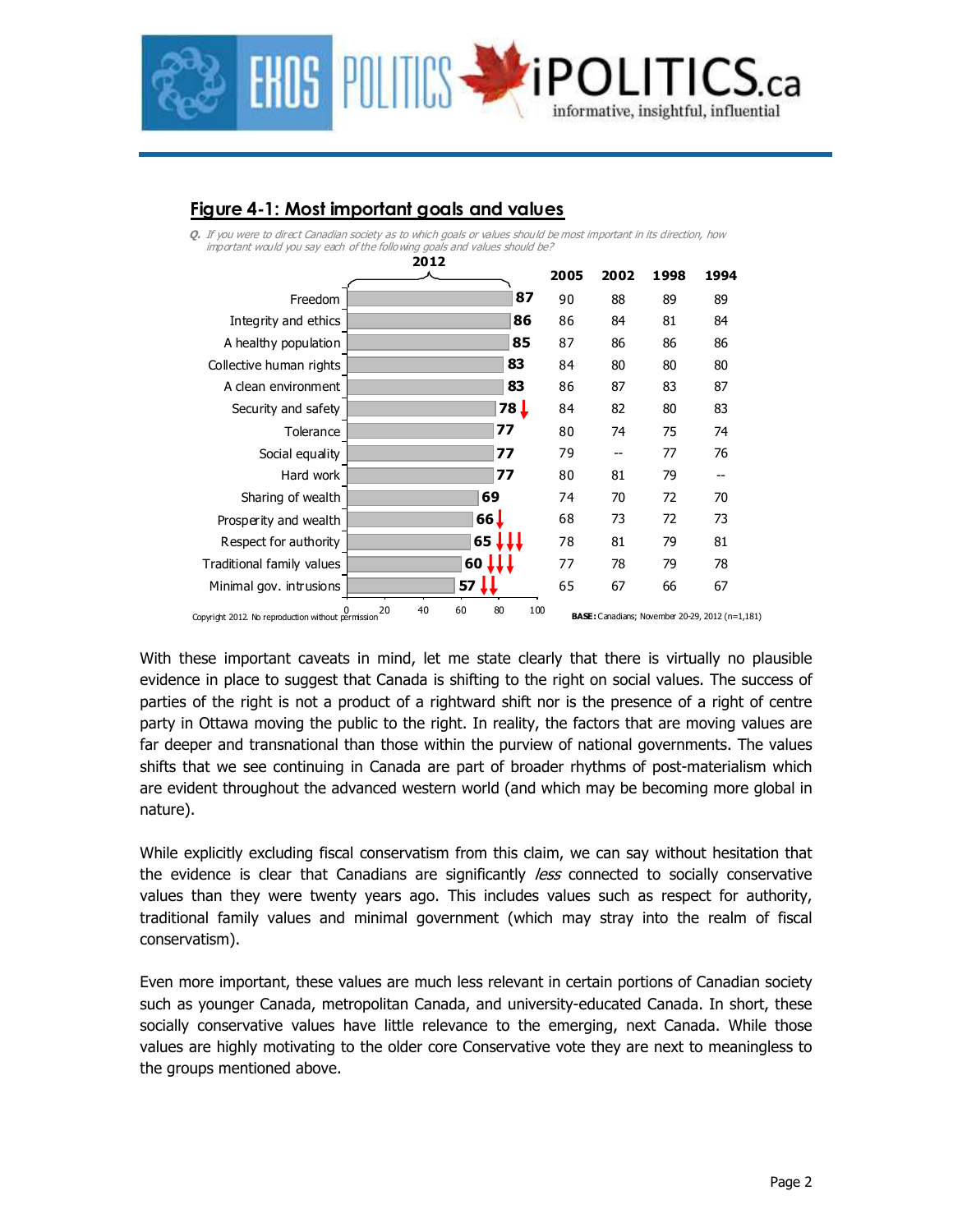

A similar analysis of shifts in values and demographics in the United States has led Stanley Greenberg (former Clinton pollster) to refer to Republicanism as a "dying cult". While the political success of the Conservative Party in Canada would belie such a glib depiction here, those value gaps are even more pronounced in Canada and may soon cause issues of basic legitimacy. This may also be linked to a deepening generational divide that we discussed in an earlier article.



#### **Figure 4-2: Personal sense of belonging**

Are these value shifts weakening Canadians' attachment to country or undermining a sense of belonging to Canada? The answer, evident in Figure 4-2, is no, or perhaps not yet. Just as values are not shaped by activities of the state, it appears that national attachment is quite robust in spite of these newer normative tensions.

Canadians' sense of belonging to the nation has remained very strong but the locus of national identity has shifted somewhat. Where in the past it was more connected to small-l liberalism, it is now more connected to small c-conservatism. The frustrated Canadian nationalism that Roger Gibbins noted simmering in Alberta in the nineties has now largely evaporated and Alberta is now the province most connected to Canada.

There are new fault lines around values and some of these are quite worrisome. But so far, national attachment has remained robust and some of the frustrated nationalists who once were on the outside of power are feeling very happy about the new order.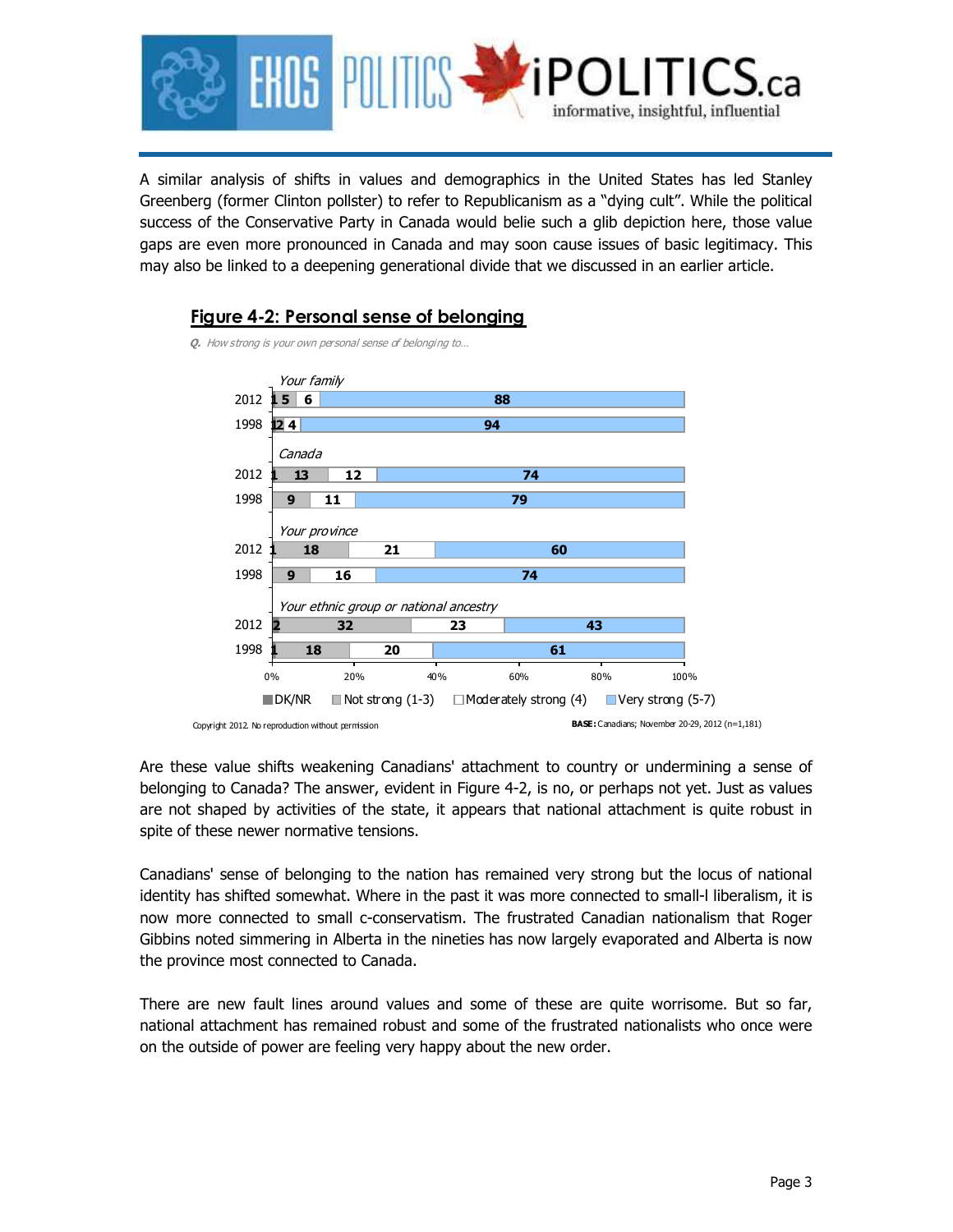

A final important note on the issue of ethnic identities. Like provincial identities, ethnic identities are exerting a weakening attraction for Canadians. This is important and interesting for two reasons.

First, the visceral fears of the early 1990s about immigration and multiculturalism weakening national identity appear to have been ill-founded. Second, ethnic identification declined over a period when ethnic heterogeneity increased quite dramatically.

All of this is good news. Canada appears to be a singular success story in managing the "clash of civilizations" problems which are plaguing Europe and the United States.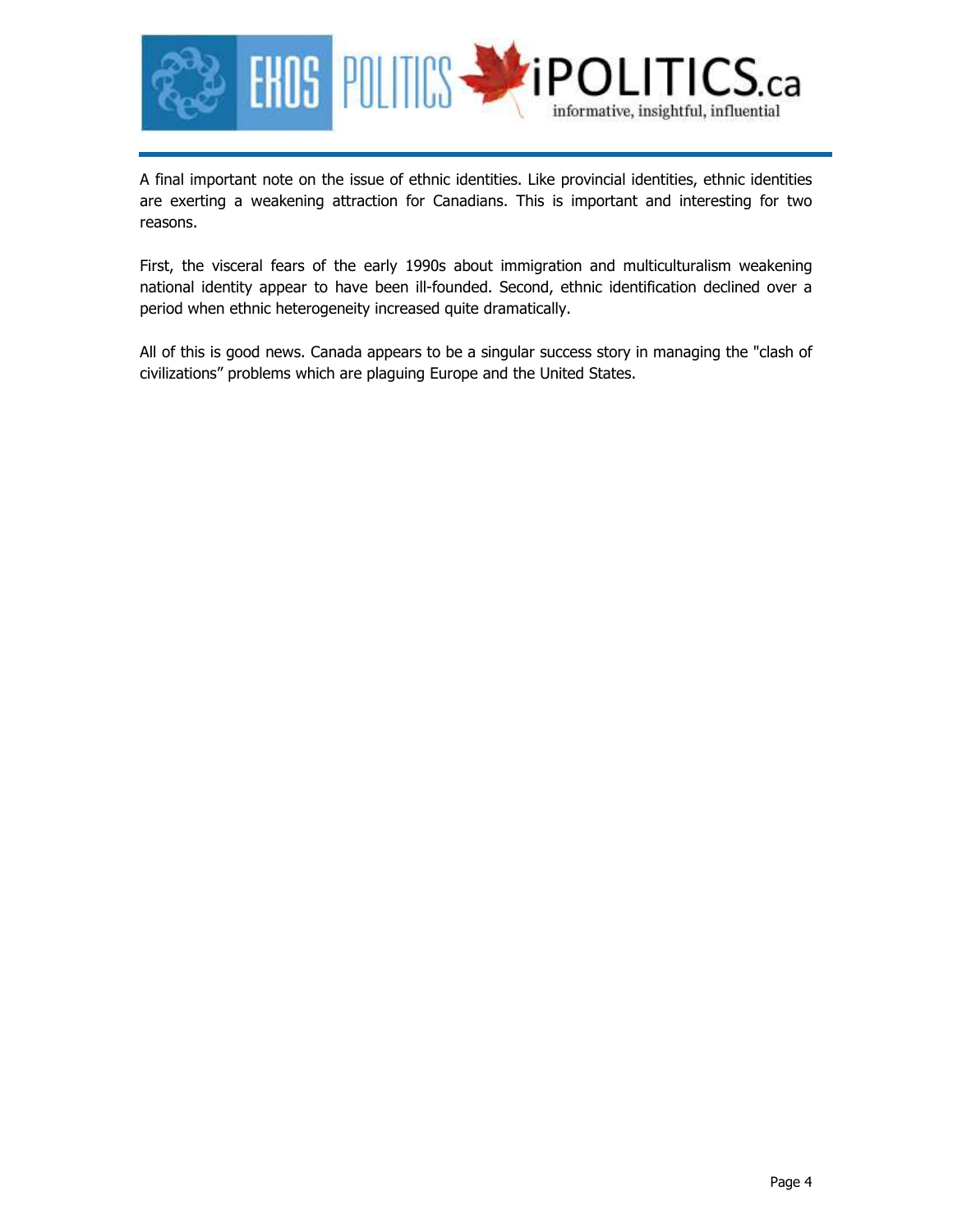

## **Detailed Tables**

#### **Most Important Goals and Values (Mean Value): 1/2**

**Q. If you were to direct Canadian Society as to which goals or values should be most important in its direction, how important would you say each of the following goals and values should be? Please rate your response on a scale from 0, not at all important, to 100, the highest possible importance, with 50 being moderately important.** 

|                               | Freedom | Integrity<br>and<br>ethics | A healthy<br>population | Collective<br>human<br>rights | A clean<br>environment | Security<br>and<br>safety | Tolerance |
|-------------------------------|---------|----------------------------|-------------------------|-------------------------------|------------------------|---------------------------|-----------|
| <b>NATIONALLY</b>             | 87      | 86                         | 85                      | 83                            | 83                     | 78                        | 77        |
| <b>REGION</b>                 |         |                            |                         |                               |                        |                           |           |
| British Columbia              | 90      | 91                         | 89                      | 84                            | 86                     | 75                        | 80        |
| Alberta                       | 88      | 85                         | 81                      | 81                            | 79                     | 79                        | 75        |
| Saskatchewan                  | 86      | 86                         | 85                      | 79                            | 81                     | 81                        | 77        |
| Manitoba                      | 87      | 85                         | 87                      | 76                            | 83                     | 82                        | 74        |
| Ontario                       | 88      | 87                         | 84                      | 83                            | 83                     | 79                        | 77        |
| Quebec                        | 84      | 81                         | 87                      | 84                            | 83                     | 76                        | 74        |
| Atlantic Canada               | 88      | 86                         | 84                      | 82                            | 80                     | 80                        | 77        |
| <b>GENDER</b>                 |         |                            |                         |                               |                        |                           |           |
| Male                          | 87      | 86                         | 84                      | 80                            | 81                     | 75                        | 75        |
| Female                        | 87      | 86                         | 86                      | 86                            | 84                     | 81                        | 79        |
| AGE                           |         |                            |                         |                               |                        |                           |           |
| $25$                          | 86      | 84                         | 84                      | 90                            | 84                     | 69                        | 80        |
| $25 - 44$                     | 85      | 83                         | 83                      | 81                            | 82                     | 75                        | 75        |
| 45-64                         | 89      | 89                         | 86                      | 82                            | 83                     | 83                        | 76        |
| $65+$                         | 91      | 89                         | 89                      | 79                            | 82                     | 84                        | 81        |
| <b>EDUCATION</b>              |         |                            |                         |                               |                        |                           |           |
| High school or less           | 87      | 84                         | 85                      | 83                            | 81                     | 82                        | 78        |
| College or CEGEP              | 90      | 86                         | 85                      | 82                            | 83                     | 80                        | 73        |
| University or higher          | 85      | 87                         | 85                      | 83                            | 84                     | 74                        | 80        |
| <b>CURRENT VOTE INTENTION</b> |         |                            |                         |                               |                        |                           |           |
| Conservative Party of Canada  | 90      | 87                         | 83                      | 75                            | 74                     | 85                        | 70        |
| <b>NDP</b>                    | 86      | 88                         | 88                      | 89                            | 88                     | 75                        | 83        |
| Liberal Party of Canada       | 87      | 84                         | 86                      | 83                            | 84                     | 78                        | 79        |
| Green Party                   | 86      | 86                         | 84                      | 86                            | 90                     | 71                        | 80        |
| <b>Bloc Quebecois</b>         | 80      | 76                         | 83                      | 81                            | 82                     | 73                        | 73        |
| Other                         | 95      | 90                         | 82                      | 83                            | 84                     | 46                        | $71\,$    |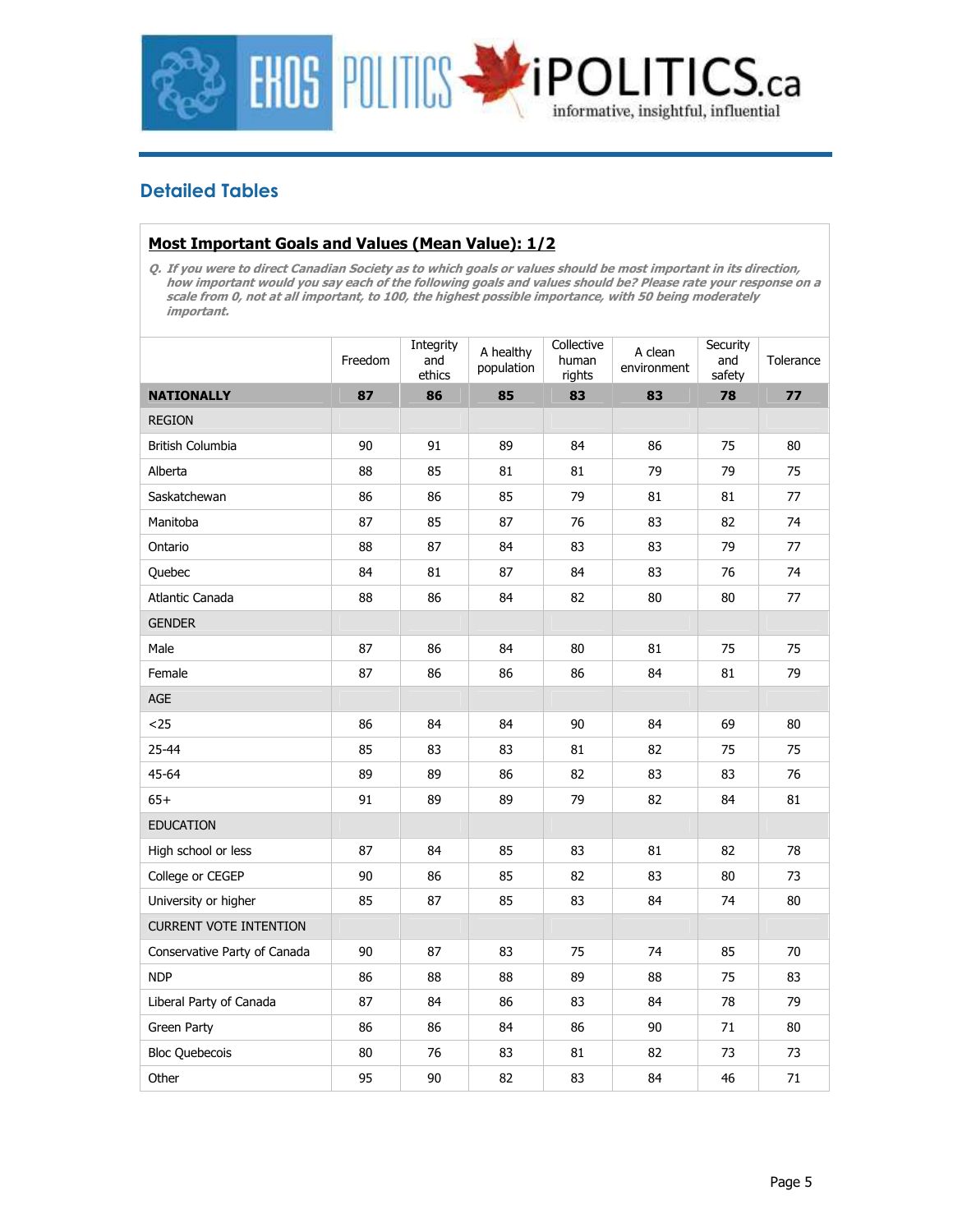

#### **Most Important Goals and Values (Mean Value): 2/2**

**Q. If you were to direct Canadian Society as to which goals or values should be most important in its direction, how important would you say each of the following goals and values should be? Please rate your response on a scale from 0, not at all important, to 100, the highest possible importance, with 50 being moderately important.** 

|                               | Social<br>equality | Hard<br>work | Sharing<br>of<br>wealth | Prosperity<br>and<br>wealth | Respect<br>for<br>authority | Traditional<br>family<br>values | Minimal<br>qovernment<br>intrusions |
|-------------------------------|--------------------|--------------|-------------------------|-----------------------------|-----------------------------|---------------------------------|-------------------------------------|
| <b>NATIONALLY</b>             | 77                 | 77           | 69                      | 66                          | 65                          | 60                              | 57                                  |
| <b>REGION</b>                 |                    |              |                         |                             |                             |                                 |                                     |
| British Columbia              | 80                 | 80           | 68                      | 63                          | 58                          | 53                              | 61                                  |
| Alberta                       | 73                 | 82           | 63                      | 65                          | 68                          | 63                              | 60                                  |
| Saskatchewan                  | 73                 | 75           | 72                      | 62                          | 74                          | 65                              | 50                                  |
| Manitoba                      | 74                 | 81           | 68                      | 70                          | 69                          | 66                              | 57                                  |
| Ontario                       | 77                 | 79           | 68                      | 68                          | 64                          | 58                              | 57                                  |
| Quebec                        | 77                 | 65           | 74                      | 64                          | 66                          | 65                              | 53                                  |
| Atlantic Canada               | 78                 | 84           | 67                      | 66                          | 72                          | 67                              | 62                                  |
| <b>GENDER</b>                 |                    |              |                         |                             |                             |                                 |                                     |
| Male                          | 73                 | 78           | 66                      | 69                          | 63                          | 57                              | 58                                  |
| Female                        | 81                 | 75           | 73                      | 62                          | 67                          | 64                              | 55                                  |
| AGE                           |                    |              |                         |                             |                             |                                 |                                     |
| $25$                          | 82                 | 71           | 72                      | 63                          | 50                          | 44                              | 43                                  |
| $25 - 44$                     | 75                 | 74           | 68                      | 65                          | 63                          | 55                              | 55                                  |
| 45-64                         | 77                 | 80           | 69                      | 67                          | 70                          | 68                              | 62                                  |
| $65+$                         | 75                 | 80           | 67                      | 66                          | 75                          | 72                              | 59                                  |
| <b>EDUCATION</b>              |                    |              |                         |                             |                             |                                 |                                     |
| High school or less           | 77                 | 77           | 70                      | 65                          | 70                          | 68                              | 62                                  |
| College or CEGEP              | 77                 | 79           | 68                      | 67                          | 69                          | 69                              | 63                                  |
| University or higher          | 76                 | 74           | 69                      | 65                          | 58                          | 48                              | 48                                  |
| <b>CURRENT VOTE INTENTION</b> |                    |              |                         |                             |                             |                                 |                                     |
| Conservative Party of Canada  | 66                 | 85           | 53                      | 70                          | 75                          | 75                              | 70                                  |
| <b>NDP</b>                    | 85                 | 73           | 79                      | 62                          | 58                          | 50                              | 47                                  |
| Liberal Party of Canada       | 78                 | 78           | 69                      | 68                          | 66                          | 59                              | 54                                  |
| Green Party                   | 80                 | 73           | 73                      | 56                          | 53                          | 41                              | 53                                  |
| <b>Bloc Quebecois</b>         | 76                 | 57           | 81                      | 58                          | 63                          | 66                              | 48                                  |
| Other                         | 62                 | 73           | 66                      | 63                          | 34                          | 49                              | 85                                  |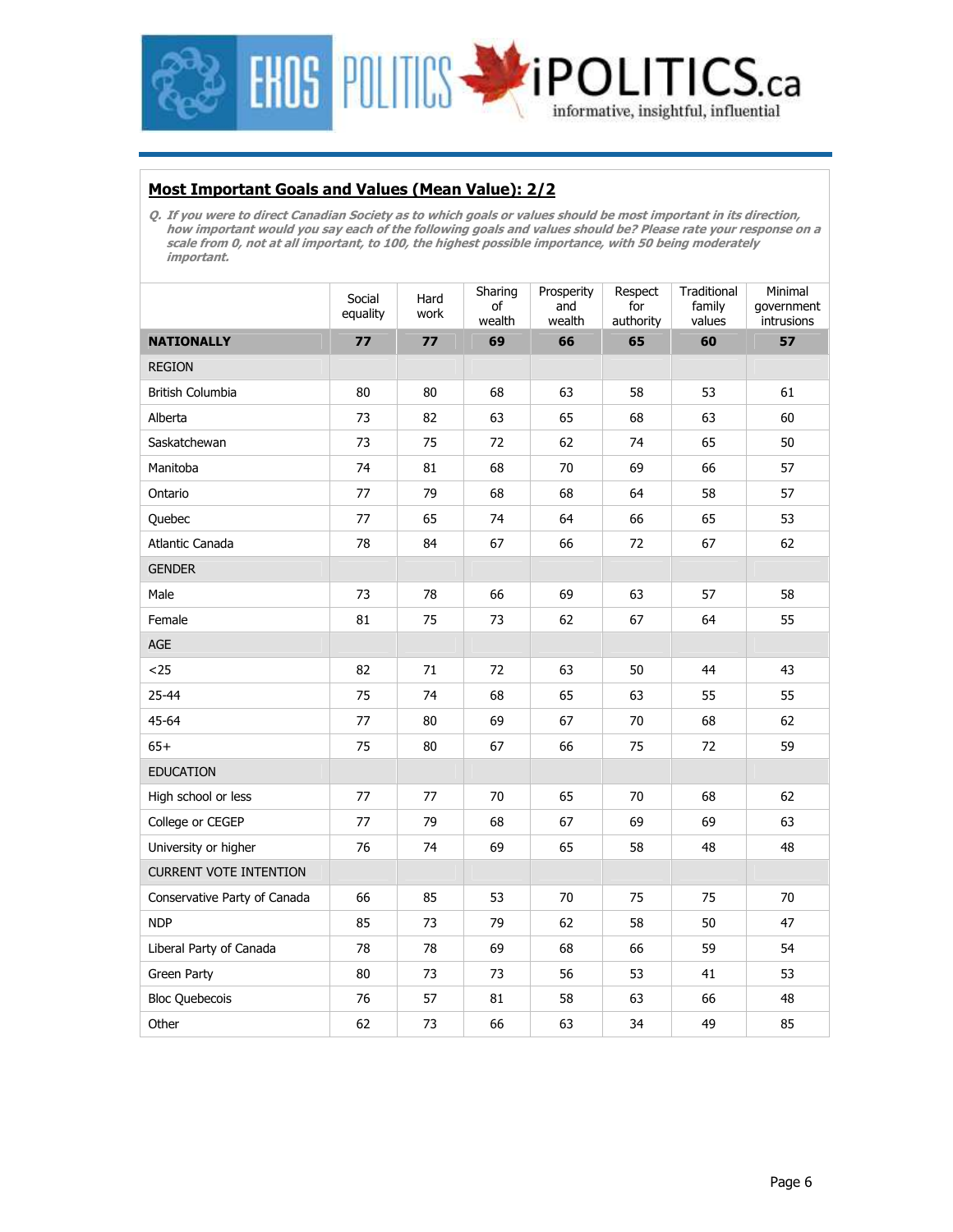

#### **Personal Sense of Belonging: Family**

**Q. How strong is your own personal sense of belonging to...?** 

**Your family** 

|                               | Not strong<br>$(1-3)$ | Moderately<br>strong (4) | Extremely<br>strong $(5-7)$ | DK/NR | Sample<br>Size | Margin<br>of Error<br>$(+/-)$ |
|-------------------------------|-----------------------|--------------------------|-----------------------------|-------|----------------|-------------------------------|
| <b>NATIONALLY</b>             | 5%                    | 6%                       | 88%                         | $1\%$ | 1181           | 2.9                           |
| <b>REGION</b>                 |                       |                          |                             |       |                |                               |
| British Columbia              | 5%                    | 5%                       | 90%                         | $0\%$ | 141            | 8.3                           |
| Alberta                       | 1%                    | 7%                       | 91%                         | 1%    | 125            | 8.8                           |
| Saskatchewan                  | 2%                    | 10%                      | 88%                         | 0%    | 35             | 16.6                          |
| Manitoba                      | 10%                   | 8%                       | 82%                         | $0\%$ | 41             | 15.3                          |
| Ontario                       | 6%                    | 5%                       | 88%                         | 1%    | 509            | 4.3                           |
| Quebec                        | 5%                    | 7%                       | 86%                         | 1%    | 218            | 6.6                           |
| Atlantic Canada               | 5%                    | 2%                       | 94%                         | $0\%$ | 106            | 9.5                           |
| <b>GENDER</b>                 |                       |                          |                             |       |                |                               |
| Male                          | 5%                    | 8%                       | 86%                         | $1\%$ | 688            | 3.7                           |
| Female                        | 5%                    | 4%                       | 91%                         | 0%    | 493            | 4.4                           |
| AGE                           |                       |                          |                             |       |                |                               |
| $25$                          | 7%                    | 7%                       | 87%                         | $0\%$ | 73             | 11.5                          |
| 25-44                         | 5%                    | 6%                       | 89%                         | $1\%$ | 387            | 5.0                           |
| 45-64                         | 5%                    | 6%                       | 88%                         | 0%    | 501            | 4.4                           |
| $65+$                         | 5%                    | 4%                       | 90%                         | $1\%$ | 179            | 7.3                           |
| <b>EDUCATION</b>              |                       |                          |                             |       |                |                               |
| High school or less           | 5%                    | 5%                       | 88%                         | 2%    | 309            | 5.6                           |
| College or CEGEP              | 5%                    | 6%                       | 89%                         | $0\%$ | 429            | 4.7                           |
| University or higher          | 5%                    | 7%                       | 88%                         | $0\%$ | 443            | 4.7                           |
| <b>CURRENT VOTE INTENTION</b> |                       |                          |                             |       |                |                               |
| Conservative Party            | 4%                    | 4%                       | 92%                         | $0\%$ | 334            | 5.4                           |
| <b>NDP</b>                    | 6%                    | 6%                       | 88%                         | 0%    | 313            | 5.5                           |
| <b>Liberal Party</b>          | 5%                    | 6%                       | 88%                         | 1%    | 250            | 6.2                           |
| Green Party                   | 6%                    | 9%                       | 85%                         | 0%    | 70             | 11.7                          |
| <b>Bloc Quebecois</b>         | 8%                    | 4%                       | 88%                         | 0%    | 49             | 14.0                          |
| Other                         | 6%                    | 0%                       | 89%                         | 5%    | 16             | 24.5                          |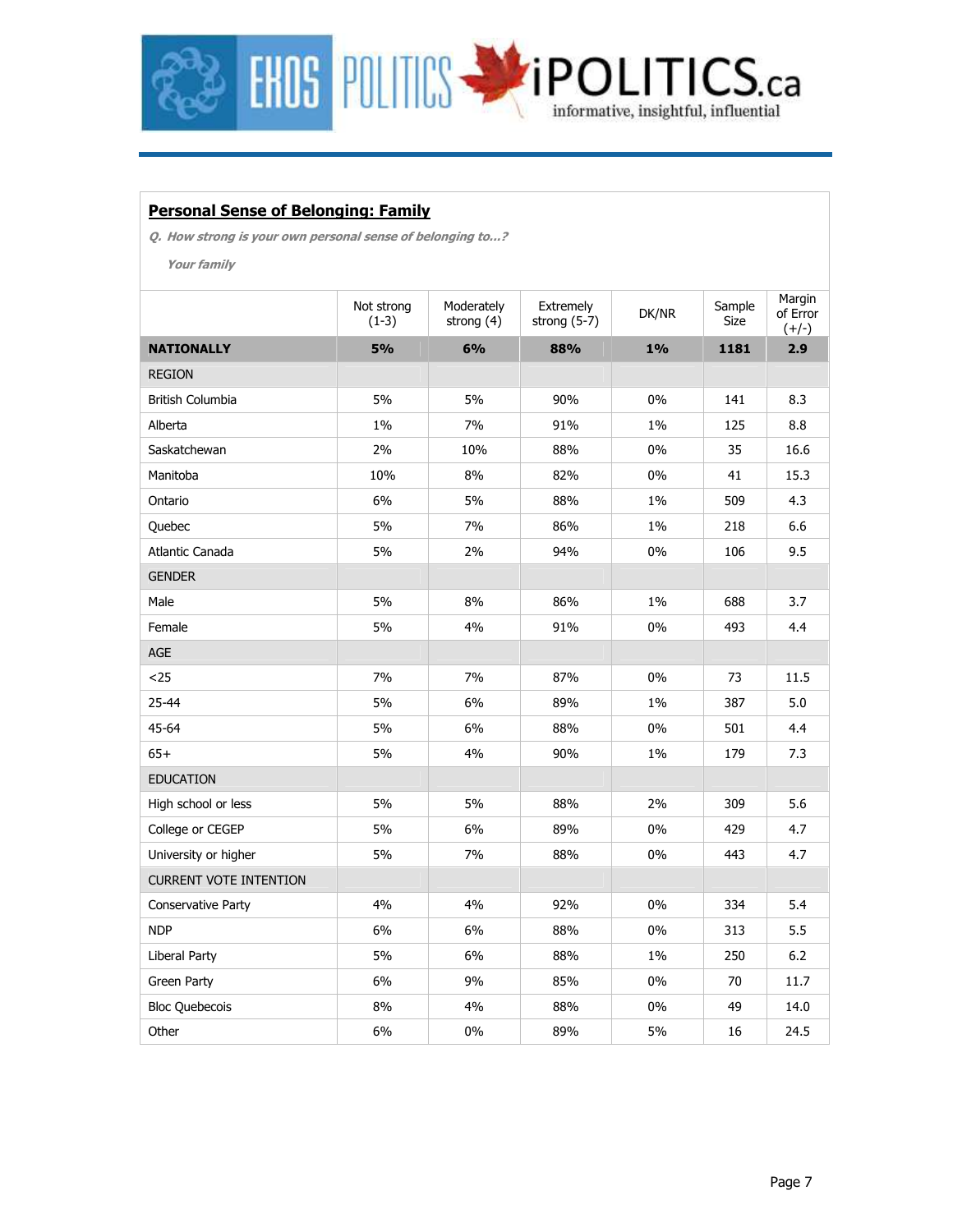

#### **Personal Sense of Belonging: Canada**

**Q. How strong is your own personal sense of belonging to...?** 

**Canada** 

|                               | Not strong<br>$(1-3)$ | Moderately<br>strong (4) | Extremely<br>strong $(5-7)$ | DK/NR | Sample<br>Size | Margin<br>of Error<br>$(+/-)$ |
|-------------------------------|-----------------------|--------------------------|-----------------------------|-------|----------------|-------------------------------|
| <b>NATIONALLY</b>             | 13%                   | 12%                      | 74%                         | $1\%$ | 1181           | 2.9                           |
| <b>REGION</b>                 |                       |                          |                             |       |                |                               |
| British Columbia              | 9%                    | 10%                      | 81%                         | 0%    | 141            | 8.3                           |
| Alberta                       | 5%                    | 6%                       | 88%                         | 2%    | 125            | 8.8                           |
| Saskatchewan                  | 3%                    | 6%                       | 91%                         | 0%    | 35             | 16.6                          |
| Manitoba                      | 8%                    | 7%                       | 85%                         | 0%    | 41             | 15.3                          |
| Ontario                       | 6%                    | 9%                       | 85%                         | $0\%$ | 509            | 4.3                           |
| Quebec                        | 37%                   | 23%                      | 38%                         | $1\%$ | 218            | 6.6                           |
| Atlantic Canada               | 6%                    | 8%                       | 86%                         | 0%    | 106            | 9.5                           |
| <b>GENDER</b>                 |                       |                          |                             |       |                |                               |
| Male                          | 15%                   | 9%                       | 75%                         | 1%    | 688            | 3.7                           |
| Female                        | 11%                   | 15%                      | 73%                         | 1%    | 493            | 4.4                           |
| AGE                           |                       |                          |                             |       |                |                               |
| $25$                          | 15%                   | 14%                      | 72%                         | 0%    | 73             | 11.5                          |
| 25-44                         | 20%                   | 13%                      | 67%                         | $1\%$ | 387            | 5.0                           |
| 45-64                         | 8%                    | 11%                      | 80%                         | $1\%$ | 501            | 4.4                           |
| $65+$                         | 7%                    | 8%                       | 86%                         | 0%    | 179            | 7.3                           |
| <b>EDUCATION</b>              |                       |                          |                             |       |                |                               |
| High school or less           | 11%                   | 9%                       | 78%                         | 2%    | 309            | 5.6                           |
| College or CEGEP              | 15%                   | 14%                      | 71%                         | 0%    | 429            | 4.7                           |
| University or higher          | 13%                   | 12%                      | 75%                         | $0\%$ | 443            | 4.7                           |
| <b>CURRENT VOTE INTENTION</b> |                       |                          |                             |       |                |                               |
| Conservative Party            | 6%                    | 7%                       | 87%                         | 0%    | 334            | 5.4                           |
| <b>NDP</b>                    | 17%                   | 11%                      | 72%                         | 0%    | 313            | 5.5                           |
| <b>Liberal Party</b>          | 6%                    | 12%                      | 82%                         | 1%    | 250            | 6.2                           |
| Green Party                   | 4%                    | 16%                      | 80%                         | 0%    | 70             | 11.7                          |
| <b>Bloc Quebecois</b>         | 64%                   | 29%                      | 7%                          | $0\%$ | 49             | 14.0                          |
| Other                         | 23%                   | 5%                       | 68%                         | 5%    | 16             | 24.5                          |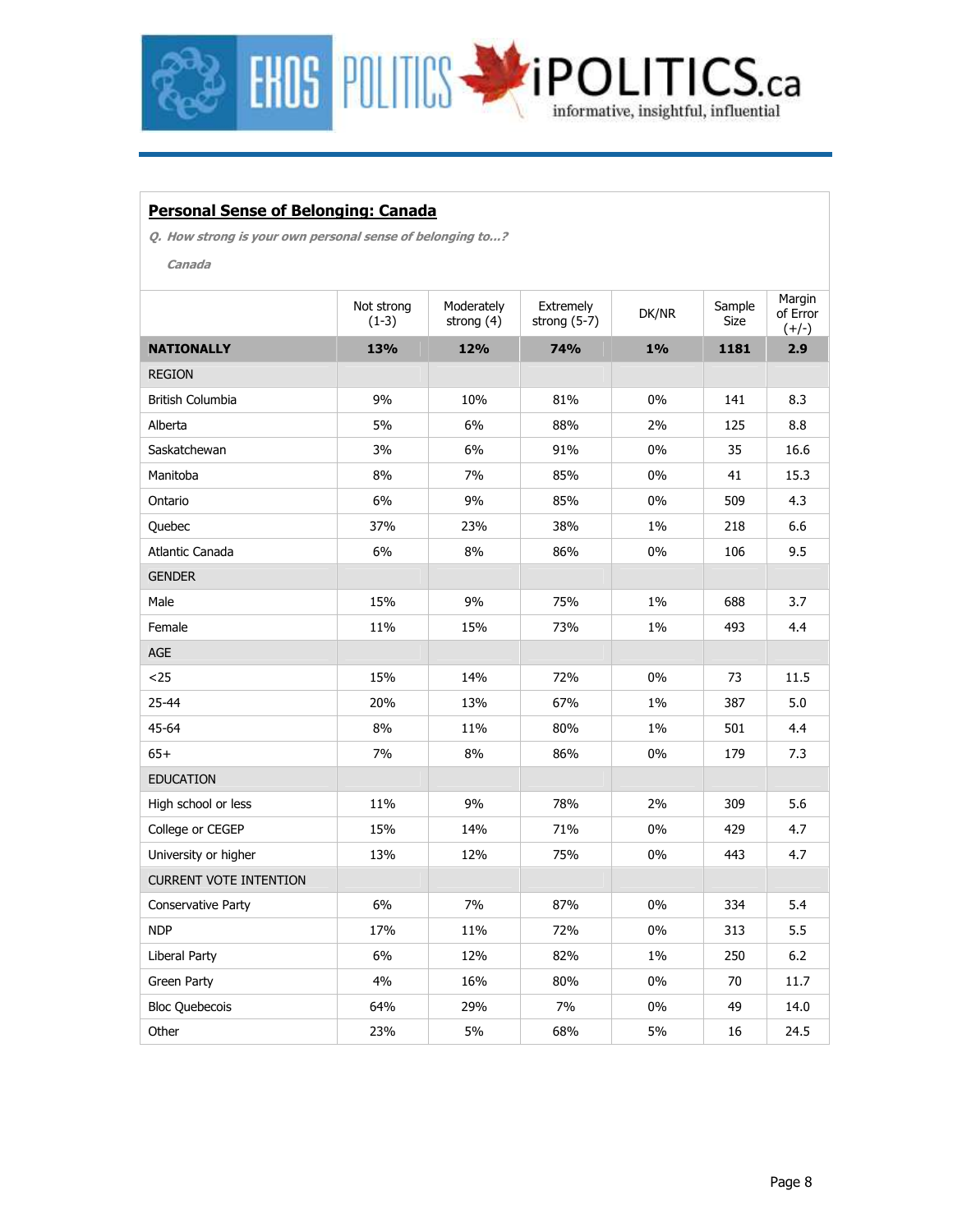

#### **Personal Sense of Belonging: Province**

**Q. How strong is your own personal sense of belonging to...?** 

**Province** 

|                               | Not strong<br>$(1-3)$ | Moderately<br>strong (4) | Extremely<br>strong $(5-7)$ | DK/NR | Sample<br>Size | Margin<br>of Error<br>$(+/-)$ |
|-------------------------------|-----------------------|--------------------------|-----------------------------|-------|----------------|-------------------------------|
| <b>NATIONALLY</b>             | 18%                   | 21%                      | 60%                         | $1\%$ | 1181           | 2.9                           |
| <b>REGION</b>                 |                       |                          |                             |       |                |                               |
| British Columbia              | 18%                   | 22%                      | 59%                         | 1%    | 141            | 8.3                           |
| Alberta                       | 16%                   | 18%                      | 65%                         | 1%    | 125            | 8.8                           |
| Saskatchewan                  | 9%                    | 6%                       | 85%                         | $0\%$ | 35             | 16.6                          |
| Manitoba                      | 14%                   | 23%                      | 64%                         | $0\%$ | 41             | 15.3                          |
| Ontario                       | 25%                   | 26%                      | 48%                         | 0%    | 509            | 4.3                           |
| Quebec                        | 12%                   | 17%                      | 70%                         | $1\%$ | 218            | 6.6                           |
| Atlantic Canada               | 8%                    | 13%                      | 79%                         | $0\%$ | 106            | 9.5                           |
| <b>GENDER</b>                 |                       |                          |                             |       |                |                               |
| Male                          | 20%                   | 20%                      | 60%                         | $1\%$ | 688            | 3.7                           |
| Female                        | 17%                   | 22%                      | 61%                         | $0\%$ | 493            | 4.4                           |
| AGE                           |                       |                          |                             |       |                |                               |
| $25$                          | 21%                   | 25%                      | 54%                         | $0\%$ | 73             | 11.5                          |
| 25-44                         | 23%                   | 19%                      | 58%                         | $1\%$ | 387            | 5.0                           |
| 45-64                         | 15%                   | 21%                      | 64%                         | 1%    | 501            | 4.4                           |
| $65+$                         | 11%                   | 23%                      | 66%                         | $0\%$ | 179            | 7.3                           |
| <b>EDUCATION</b>              |                       |                          |                             |       |                |                               |
| High school or less           | 15%                   | 17%                      | 67%                         | 1%    | 309            | 5.6                           |
| College or CEGEP              | 18%                   | 22%                      | 59%                         | $1\%$ | 429            | 4.7                           |
| University or higher          | 21%                   | 22%                      | 57%                         | $0\%$ | 443            | 4.7                           |
| <b>CURRENT VOTE INTENTION</b> |                       |                          |                             |       |                |                               |
| Conservative Party            | 15%                   | 22%                      | 63%                         | $0\%$ | 334            | 5.4                           |
| <b>NDP</b>                    | 19%                   | 19%                      | 62%                         | 0%    | 313            | 5.5                           |
| <b>Liberal Party</b>          | 21%                   | 22%                      | 57%                         | 0%    | 250            | 6.2                           |
| Green Party                   | 22%                   | 29%                      | 49%                         | 0%    | 70             | 11.7                          |
| <b>Bloc Quebecois</b>         | 8%                    | 11%                      | 81%                         | $0\%$ | 49             | 14.0                          |
| Other                         | 22%                   | 24%                      | 49%                         | 5%    | 16             | 24.5                          |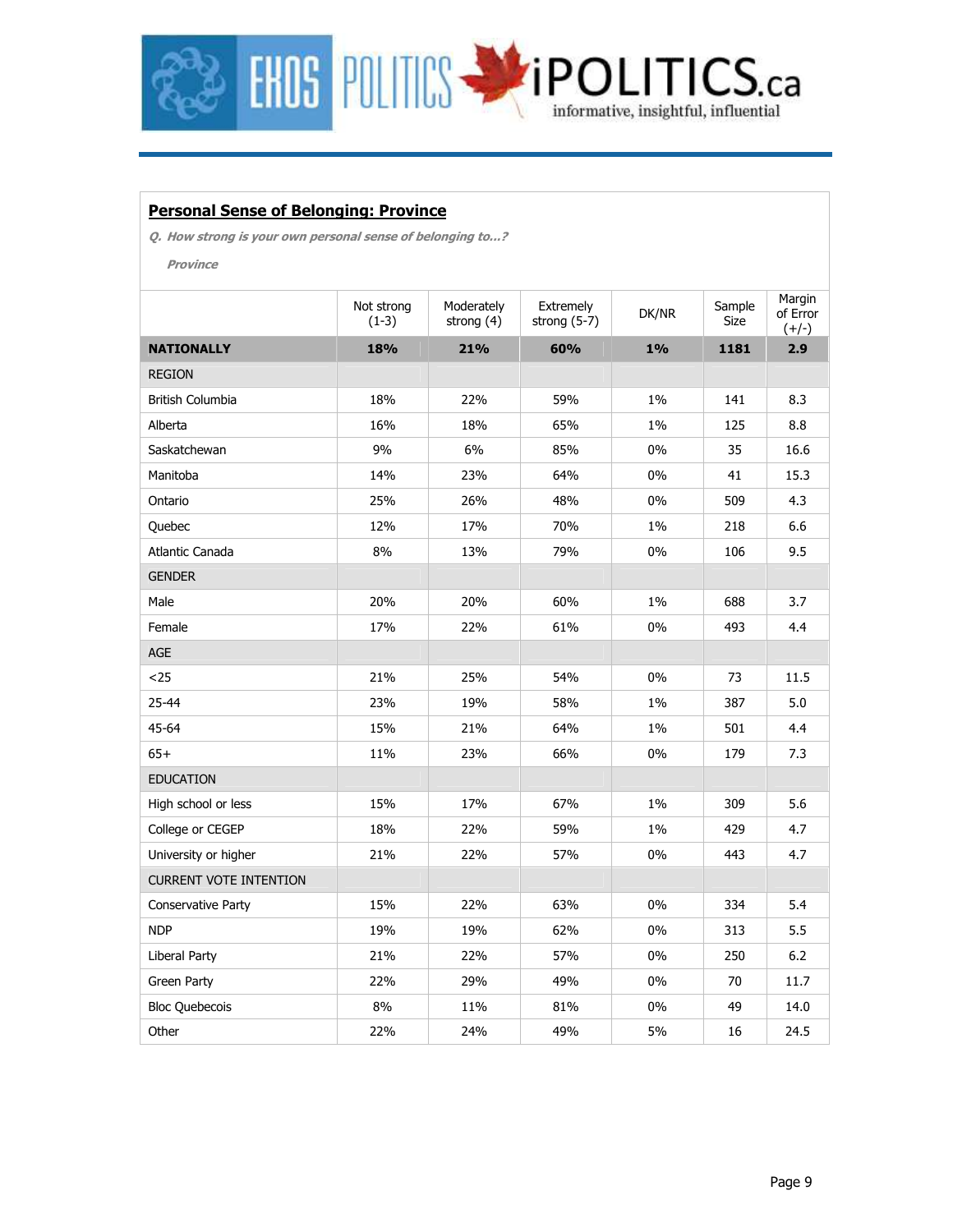

#### **Personal Sense of Belonging: Ethnic Group or National Ancestry**

**Q. How strong is your own personal sense of belonging to...?** 

**Ethnic group or national ancestry** 

|                               | Not strong<br>$(1-3)$ | Moderately<br>strong $(4)$ | Extremely<br>strong $(5-7)$ | DK/NR | Sample<br>Size | Margin<br>of Error<br>$(+/-)$ |
|-------------------------------|-----------------------|----------------------------|-----------------------------|-------|----------------|-------------------------------|
| <b>NATIONALLY</b>             | 32%                   | 23%                        | 43%                         | 2%    | 1181           | 2.9                           |
| <b>REGION</b>                 |                       |                            |                             |       |                |                               |
| British Columbia              | 47%                   | 19%                        | 33%                         | 1%    | 141            | 8.3                           |
| Alberta                       | 42%                   | 19%                        | 36%                         | 2%    | 125            | 8.8                           |
| Saskatchewan                  | 44%                   | 18%                        | 39%                         | $0\%$ | 35             | 16.6                          |
| Manitoba                      | 37%                   | 31%                        | 32%                         | $0\%$ | 41             | 15.3                          |
| Ontario                       | 33%                   | 25%                        | 40%                         | 2%    | 509            | 4.3                           |
| Quebec                        | 16%                   | 22%                        | 59%                         | 2%    | 218            | 6.6                           |
| Atlantic Canada               | 32%                   | 17%                        | 49%                         | 3%    | 106            | 9.5                           |
| <b>GENDER</b>                 |                       |                            |                             |       |                |                               |
| Male                          | 35%                   | 22%                        | 40%                         | 2%    | 688            | 3.7                           |
| Female                        | 29%                   | 23%                        | 47%                         | $1\%$ | 493            | 4.4                           |
| <b>AGE</b>                    |                       |                            |                             |       |                |                               |
| $25$                          | 33%                   | 20%                        | 43%                         | 4%    | 73             | 11.5                          |
| $25 - 44$                     | 33%                   | 22%                        | 44%                         | 2%    | 387            | 5.0                           |
| 45-64                         | 31%                   | 25%                        | 44%                         | $1\%$ | 501            | 4.4                           |
| $65+$                         | 32%                   | 23%                        | 43%                         | 2%    | 179            | 7.3                           |
| <b>EDUCATION</b>              |                       |                            |                             |       |                |                               |
| High school or less           | 31%                   | 21%                        | 44%                         | 4%    | 309            | 5.6                           |
| College or CEGEP              | 27%                   | 28%                        | 44%                         | $1\%$ | 429            | 4.7                           |
| University or higher          | 37%                   | 19%                        | 42%                         | $1\%$ | 443            | 4.7                           |
| <b>CURRENT VOTE INTENTION</b> |                       |                            |                             |       |                |                               |
| Conservative Party            | 29%                   | 26%                        | 44%                         | 1%    | 334            | 5.4                           |
| <b>NDP</b>                    | 38%                   | 22%                        | 39%                         | 2%    | 313            | 5.5                           |
| Liberal Party                 | 30%                   | 22%                        | 46%                         | 2%    | 250            | 6.2                           |
| Green Party                   | 46%                   | 22%                        | 32%                         | 0%    | 70             | 11.7                          |
| <b>Bloc Quebecois</b>         | 18%                   | 16%                        | 66%                         | 0%    | 49             | 14.0                          |
| Other                         | 53%                   | 19%                        | 23%                         | 5%    | 16             | 24.5                          |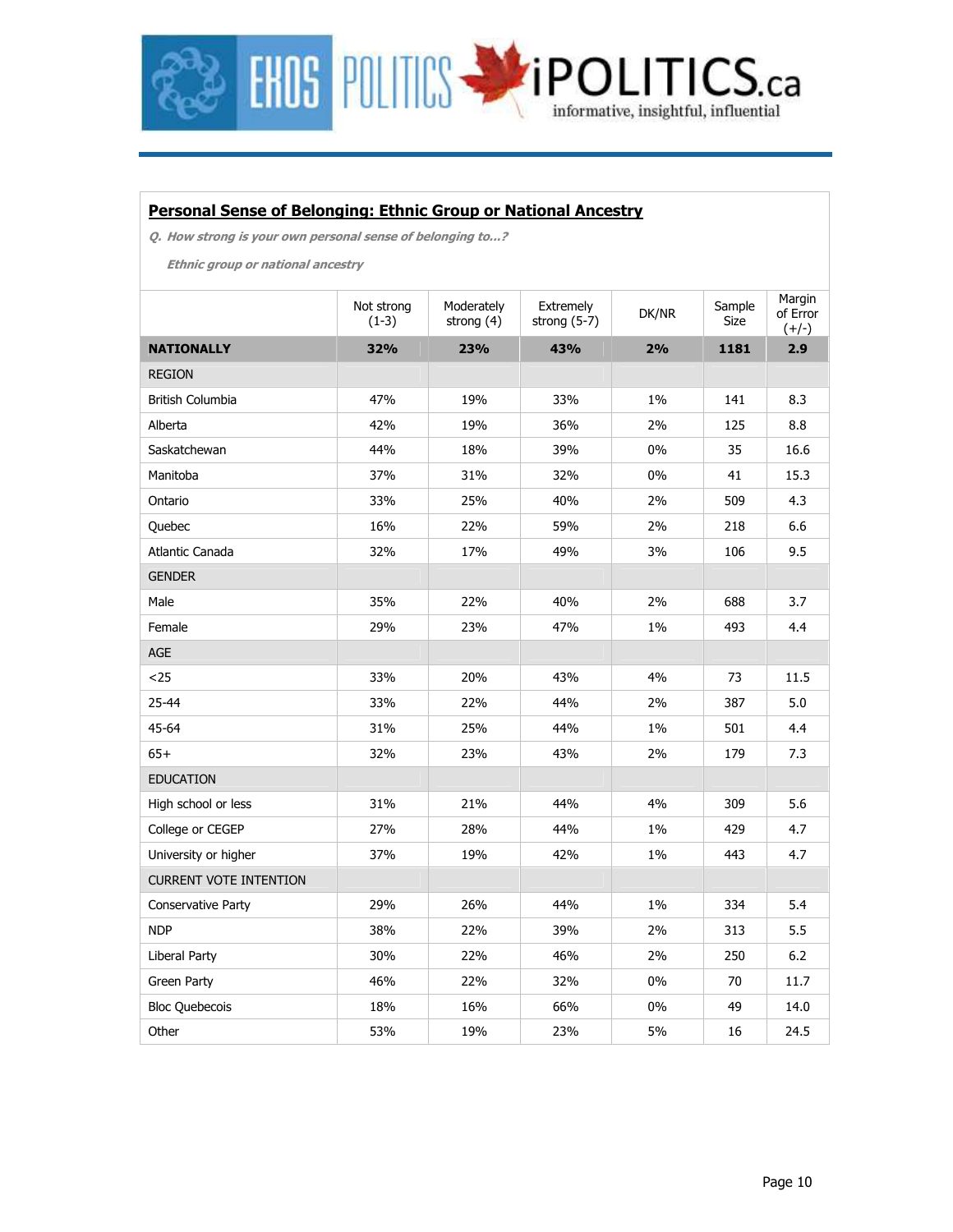

### **Methodology**

This series draws on data collected from **five separate surveys**. Two of these surveys used Interactive Voice Response (IVR) technology, which allows respondents to enter their preferences by punching the keypad on their phone, rather than telling them to an operator.

In an effort to reduce the coverage bias of landline only RDD, we created a dual landline/cell phone RDD sampling frame for this research. As a result, we are able to reach those with a landline and cell phone, as well as cell phone only households and landline only households. This dual frame yields a near perfect unweighted distribution on age group and gender, something almost never seen with traditional landline RDD sample or interviewer-administered surveys. This methodology is not to be confused with the increasing proliferation of non-probability opt-in online panels which have recently been incorrectly reported in major national media with inappropriate margin of error estimates.

The field dates for the **first survey** are February 21-28, 2012. In total, a random sample of 3,699 Canadians aged 18 and over responded to the survey. The margin of error associated with the total sample is  $+/-1.6$  percentage points, 19 times out of 20.

The field dates for the **second survey** are November 20 – December 3, 2012. In total, a random sample of 5,433 Canadians aged 18 and over responded to the survey (including a sub-sample of 4,548 decided and leaning voters). The margin of error associated with the total sample is +/- 1.3 percentage points, 19 times out of 20.

The three remaining surveys were conducted exclusively online using EKOS' unique, hybrid online/telephone research panel, Probit. Our panel offers exhaustive coverage of the Canadian population (i.e., Internet, phone, cell phone), random recruitment (in other words, participants are recruited randomly, they do not opt themselves into our panel), and equal probability sampling. All respondents to our panel are recruited by telephone using random digit dialling and are confirmed by live interviewers. Unlike opt-in online panels, Probit supports margin of error estimates. We believe this to be the only probability-based online panel in Canada.

The field dates for the **third survey** are December 14-21, 2011. In total, 2,005 Canadians aged 18 and over responded to the survey. The margin of error associated with the total sample is +/- 2.2 percentage points, 19 times out of 20.

The field dates for the **fourth survey** are January 27 – February 8, 2012. In total, 2,891 Canadians aged 18 and over responded to the survey. The margin of error associated with the total sample is  $+/-1.8$  percentage points, 19 times out of 20.

The field dates for the **fifth survey** are November 20-29, 2012. In total, 1,181 Canadians aged 18 and over responded to the survey. The margin of error associated with the total sample is +/- 2.9 percentage points, 19 times out of 20.